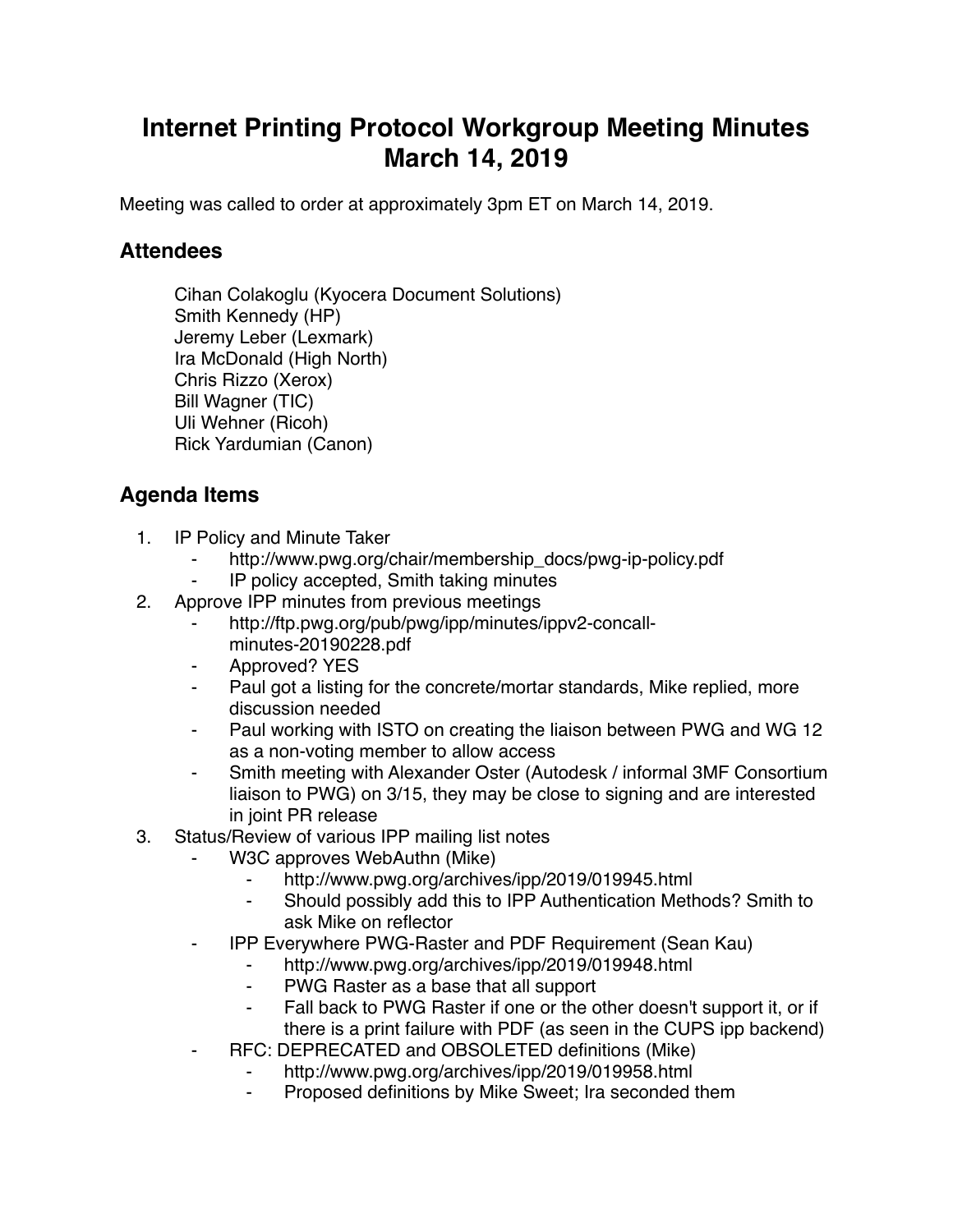- NIST Threshold Cryptography Workshop 2019: Live Webcast (Ira)
	- ⁃ http://www.pwg.org/archives/ipp/2019/019959.html
	- ⁃ Ira watched it and said it was really fascinating and well done
	- ⁃ Will be available for replay via YouTube
	- Multi-party encryption with cool ability to kick out one of the parties
- **NISTIR 8214: Final Publication and Public Comments** 
	- ⁃ http://www.pwg.org/archives/ipp/2019/019966.html
	- ⁃ Threshold schemes for cryptographic primitives
	- Notion of standardizing the primitives rather than the protocols
- RFC: job-history-interval-configured/-supported Printer Description attributes (Mike)
	- ⁃ http://www.pwg.org/archives/ipp/2019/019968.html
	- Proposed by Mike Sweet; no objections
- FYI: IRTF Privacy Enhancements and Assessments Proposed Research Group (PEARG) (Ira)
	- http://www.pwg.org/archives/ipp/2019/019985.html
- 4. Status of AMSC and ISO liaisons w/ PWG (Paul)
- In process, Paul working with ISTO on liaison between ICITS and ISTO
- 5. LCRC Review of IPP Authentication Methods (Smith)
	- Lots of changes in latest revision
- 6. Status of Safe G-Code (Mike)
	- ⁃ In process
- 7. Status of IPP 3D Printing Extensions v1.1 (Mike)
	- ⁃ In process
- 8. Status of IPP Everywhere 1.1 (Mike)
	- Deferring PWG Last Call until working drafts and beta tools are available (probably Q2)
- 9. Status of IPP Everywhere 1.1 Self-Certification Manual 1.1 (Mike)
	- Deferring PWG Last Call until working drafts and beta tools are available (probably Q2)
- 10. Status of IPP System Service (Ira/Mike)
	- Mike has been working on prototyping in ippserver
	- Issues are being tracked in GitHub "ippsample" project
- 11. Status of PWG MFD Alerts 1.1 (Ira)
	- ⁃ In process
- 12. Status of IPP Document Object v1.1 (Mike)
	- ⁃ Prototyping going on
	- ⁃ Need to add "Deprecated" and "Obsolete" definitions
	- Will be PWG Call for Objections because it is a 1.1 (errata update) but should it be a 2.0?
- 13. Review of IPP Job Extensions v1.1 (Mike)
	- ⁃ Prototyping going on
	- Need to add "Deprecated" and "Obsolete" definitions
	- ⁃ What to do about versioning? 1.1 or 2.0? (Email thread)
		- What is the cost? Approval process is longer with 2.0; no other real costs
		- Consensus is to label it as 2.0 and have it travel through the longer